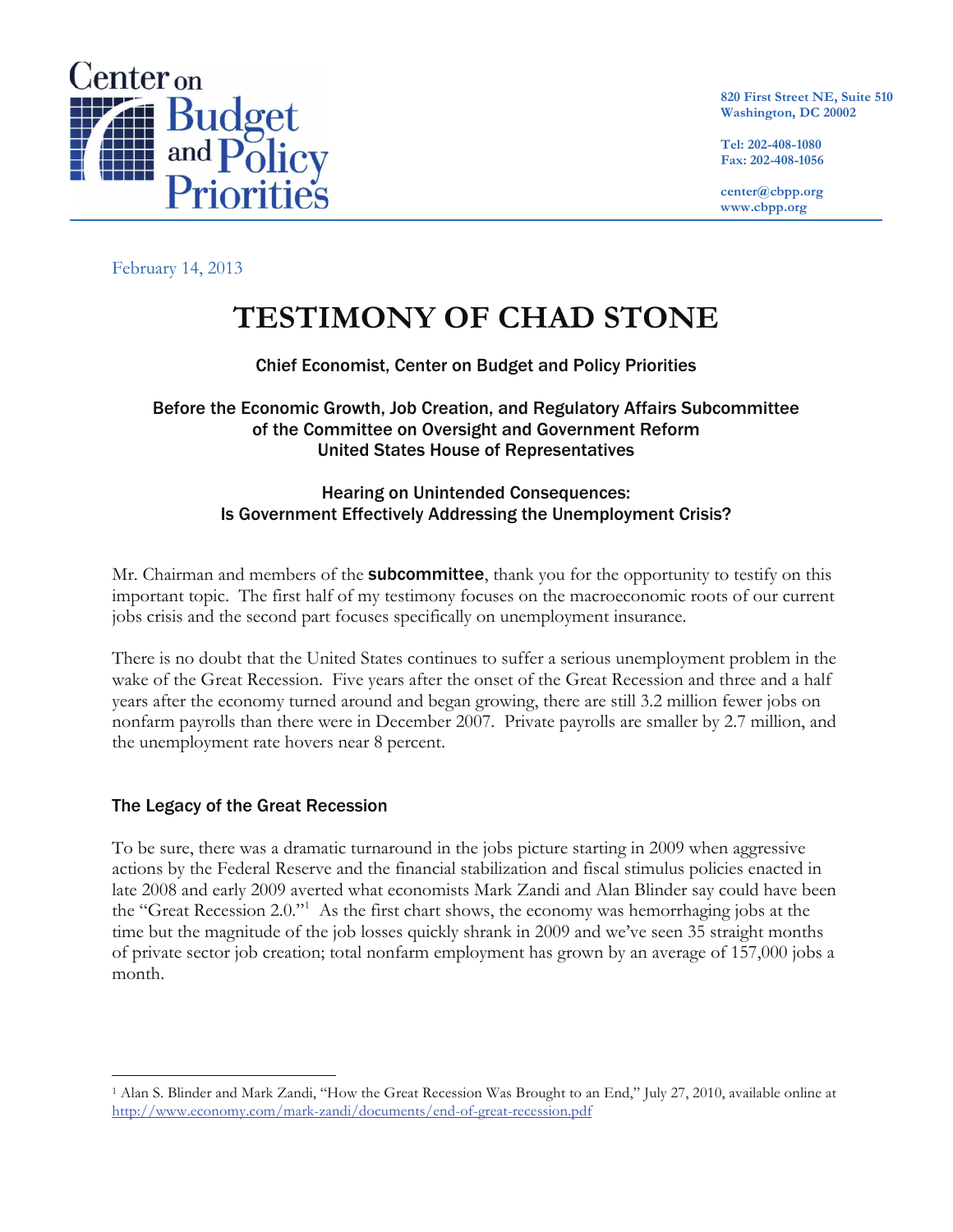### Private Payrolls Have Grown Every Month for 35 Months

Monthly change in nonfarm employment, in thousands (seasonally adjusted)



The problem is that the Great Recession created a jobs deficit much larger than any we have seen since the 1930s and we still have a long way to go to erase it, catch up with population growth over the intervening years, and get back to full employment. The next chart illustrates how deep the job losses were compared with recent recessions. It also shows that the rate of job growth since early 2010 has not been that different from the last recovery, but we started from a much deeper hole.

### **Job Losses Far Exceed Other Recent Recessions**



Percent change in nonfarm payroll employment since start of recession

Center on Budget and Policy Priorities | cbpp.org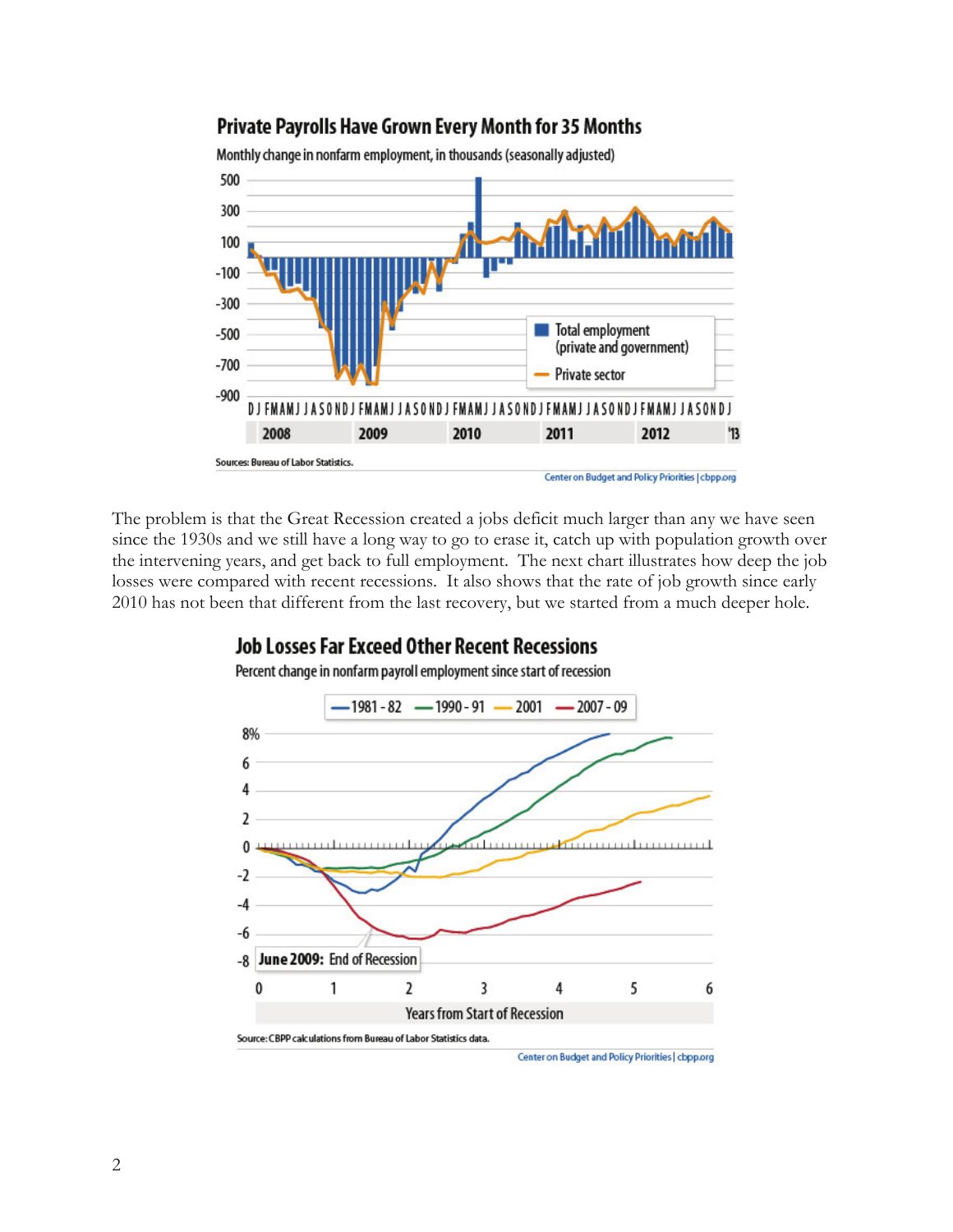The next chart illustrates how the pattern of unemployment has combined the worst features of the past three business cycles. The unemployment rate shot up even faster than it did in the deep 1981- 82 recession (though not quite as high) but it kept rising and has come down only slowly after the formal end of the recession in June 2009, matching the pattern of slow jobs recoveries in the previous two recessions.



## **Unemployment Rate Stubbornly High**

A final disturbing feature is the extent of long-term unemployment. The percentage of the labor force and the share of the unemployed who are unemployed for 27 weeks or more rose to unprecedented levels in the Great Recession and, while they have come down, they remain higher than their previous peaks in any prior recession in the post-World War II era.



### Long-Term Unemployment at Record Levels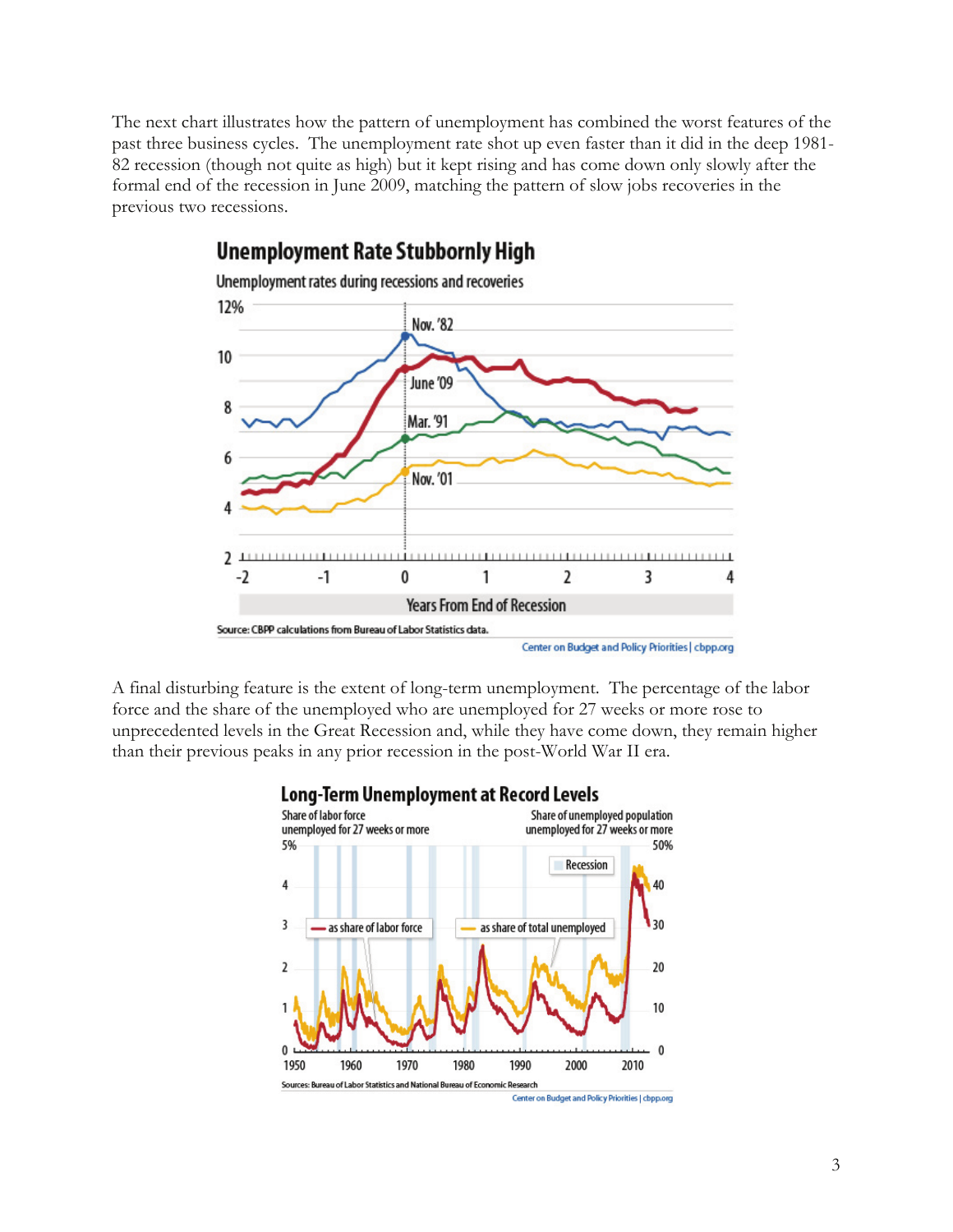CBO estimates that the economy will grow just 1.4 percent this year and the unemployment rate will remain near 8 percent through the year.<sup>2</sup> That means another year of enormous economic waste and high unemployment. CBO estimates that gross domestic product in 2013 will fall short of the economy's full potential by \$1 trillion (see chart). It projects that the gap won't close and we won't see a high level of employment until 2017. That will require sustained economic growth at a faster pace than we have seen thus far in the recovery — and much faster than we will likely see this year under current law.





There is tremendous economic waste and human hardship in an economy that is operating well below full capacity. The goods and services that are not produced, the wages and business income that is not earned, and the revenues not received are lost forever. Potential GDP is effectively a ceiling on sustainable production, so periods of severe economic slack such as we are currently experiencing are not offset in the future by periods when actual GDP exceeds potential by a comparable amount.

CBO —and I would venture to say a majority of economists—believe that this large output gap stems mainly from inadequate demand for goods and services, not a lack of incentives for businesses to supply goods and services or an unwillingness of workers to offer their labor services. The cure for most of our current unemployment problem is faster economic growth to close the output gap more quickly. The Federal Reserve has gone to extraordinary lengths within its powers to encourage greater growth, but since 2009 fiscal policy has been a drag on growth.

I know it sounds strange to people used to talking about "out-of-control" government spending, but changes in combined federal and state and local spending on goods and services have made a negative contribution to economic growth since 2009 — not because government spending has

 <sup>2</sup> Congressional Budget Office, *The Budget and Economic Outlook: Fiscal Years 2013 to 2023*, February 2013, p. 43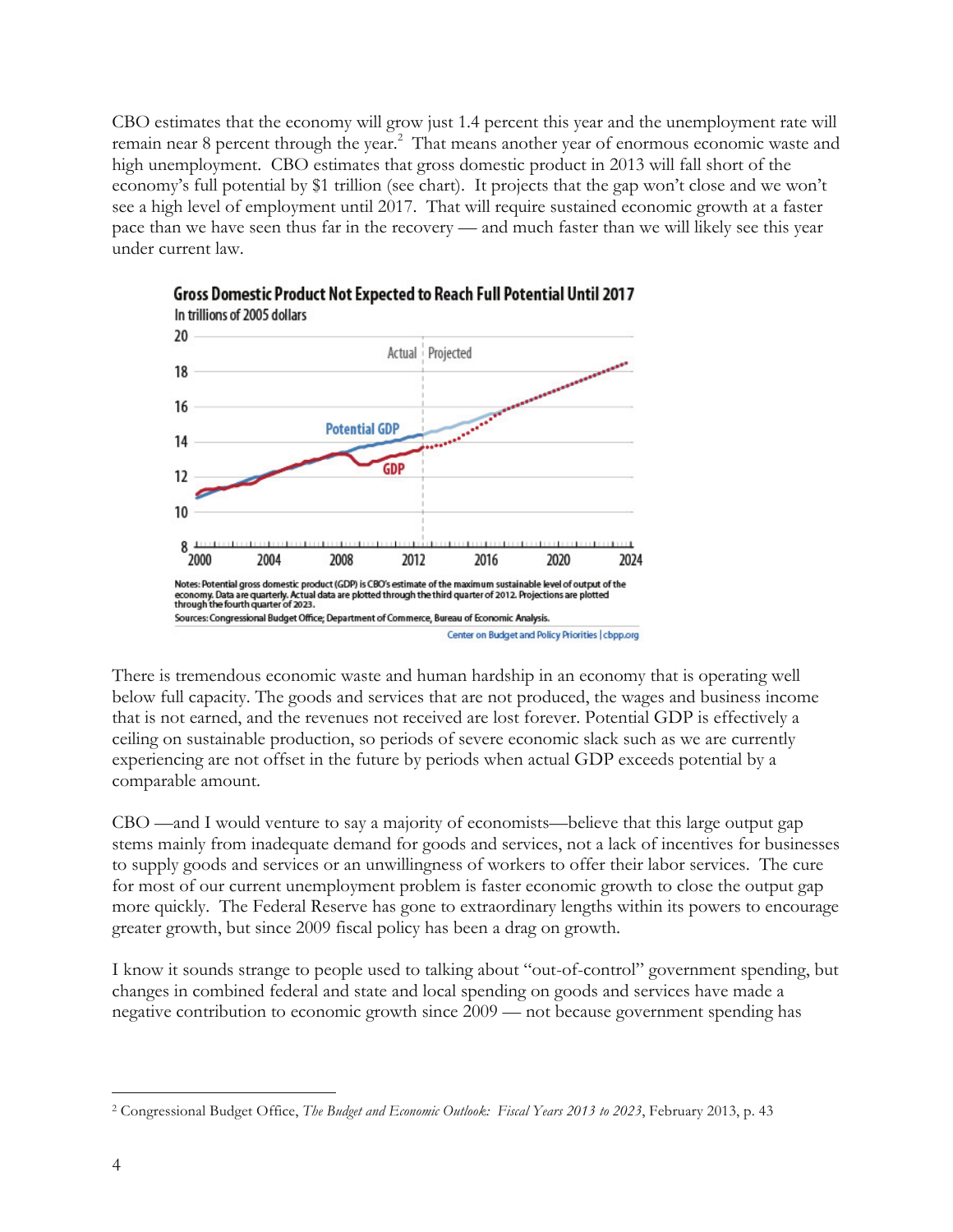been growing, but because it has not, as shown in the following chart from a recent speech by Federal Reserve Vice Chair Janet Yellen.<sup>3</sup>



#### Exhibit 3: Estimated Effect of Discretionary Fiscal Policy on the Economy during Recoveries

recession.<br>Source: Federal Reserve Board staff calculations

This chart shows the contribution of federal, state, and local government purchases of goods and services to economic growth one year, two years, and three years after the end of the recession for the current recovery, the average of past recoveries, and the recoveries from the 1981-82 and 2001 recessions. In the first year, the contribution of government spending to growth was about the same as the average of past recoveries but nowhere near what it was in the Reagan and Bush recoveries. And in the two subsequent years, government spending was a drag on growth.

We do have to take steps to stabilize our long-run budget situation, and our macroeconomic policies have not been as disastrous as those of Great Britain or the EUC, but our pursuit of too much budget austerity, too soon has not done the economic recovery any favors.

CBO estimates that the fiscal restraint still in effect after the fiscal cliff deal will subtract  $1\frac{1}{2}$ percentage points from economic growth this year. Three things account for the bulk of that restraint: the automatic cuts in federal spending ("sequestration") due to kick in March 1, the

 <sup>3</sup> Vice Chair Janet L. Yellen, "A Painfully Slow Recovery for America's Workers: Causes, Implications, and the Federal Reserve's Response," February 11, 2013, available online at http://www.federalreserve.gov/newsevents/speech/yellen20130211a.htm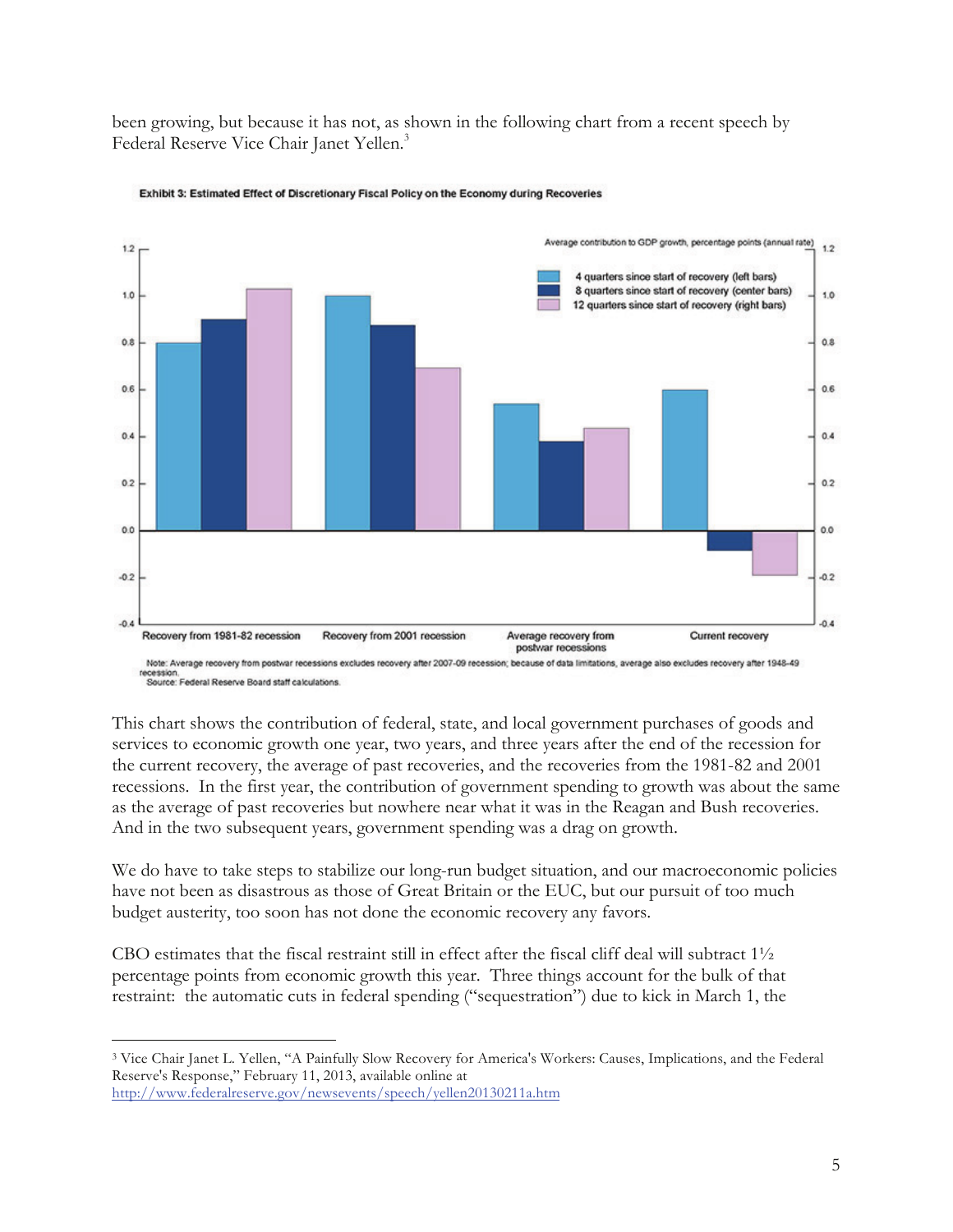expiration of the 2009 payroll tax cut, and expiration of some of President Bush's tax cuts for wealthy taxpayers.

Although sequestration does the least of these three policies to cut the budget deficit this year, dollar-for-dollar it restrains growth and job creation the most. In fact, CBO estimates that it accounts for roughly the same overall drag on growth as the combined tax changes. Moreover, most of the drag from the tax changes arises from the 2 percentage point increase in the payroll tax; dollar-for-dollar, higher tax rates on the very affluent do little to hamper the economic recovery.

Policymakers missed an opportunity in the "fiscal cliff" negotiations to resolve the sequestration issue by replacing the across-the-board cuts with policies that achieved equivalent budget savings but that were more balanced between taxes and spending and that did not take effect until the economy was stronger. They missed an opportunity to boost the recovery and brighten jobless workers' job prospects when they failed to extend the payroll tax cut. And they missed an opportunity to achieve more deficit reduction that didn't threaten the recovery when they did not end Bush-era tax cuts for more very well-to-do Americans.

My colleagues at the Center on Budget and Policy Priorities' recent analysis shows that \$1.5 trillion in additional deficit reduction would stabilize the debt over the next ten years.<sup>4</sup> Moreover, it shows that deficit reduction should be designed carefully to avoid further slowing the recovery, and it should be phased in over coming years. Preferably, policymakers would couple those permanent deficit-reduction measures with some targeted temporary fiscal measures to accelerate growth and job creation now.

A good place to start would be to replace sequestration with a balanced package of tax and spending measures that do not exert such a sharp, immediate drag on the recovery.

### Unemployment Insurance

Policymakers acted with uncharacteristic speed to enact emergency unemployment compensation (EUC) in mid-2008 and to expand it in late 2008 when the severity of the job losses became evident. The 2009 Recovery Act added full federal funding for the joint federal-state Extended Benefits (EB) program, and added a federal benefit of \$25 per week. While the maximum number of weeks of unemployment insurance (UI) available in the typical state in normal times is 26, the combined number of weeks of regular UI, EUC, and EB eventually available in states with particularly high unemployment was 99 from late 2009 to early 2012.

The maximum number of weeks was reduced by changes in the law in February 2012, and as the number of unemployed workers drops and state economies improve, federal emergency UI spending will diminish. Congress has enacted emergency federal UI in every major recession since the 1950s, and it has always allowed the program to expire once the labor market is strong enough that workers can be expected to find a job in a reasonable period of time. However, the highest unemployment rate at which previous programs were allowed to expire was 7.2 percent — a rate

 <sup>4</sup> Richard Kogan, Robert Greenstein, and Joel Friedman, " \$1.5 Trillion in Deficit Savings Would Stabilize the Debt Over the Coming Decade," Center on Budget and Policy Priorities, February 11, 2013, available online at http://www.cbpp.org/files/2-11-13bud.pdf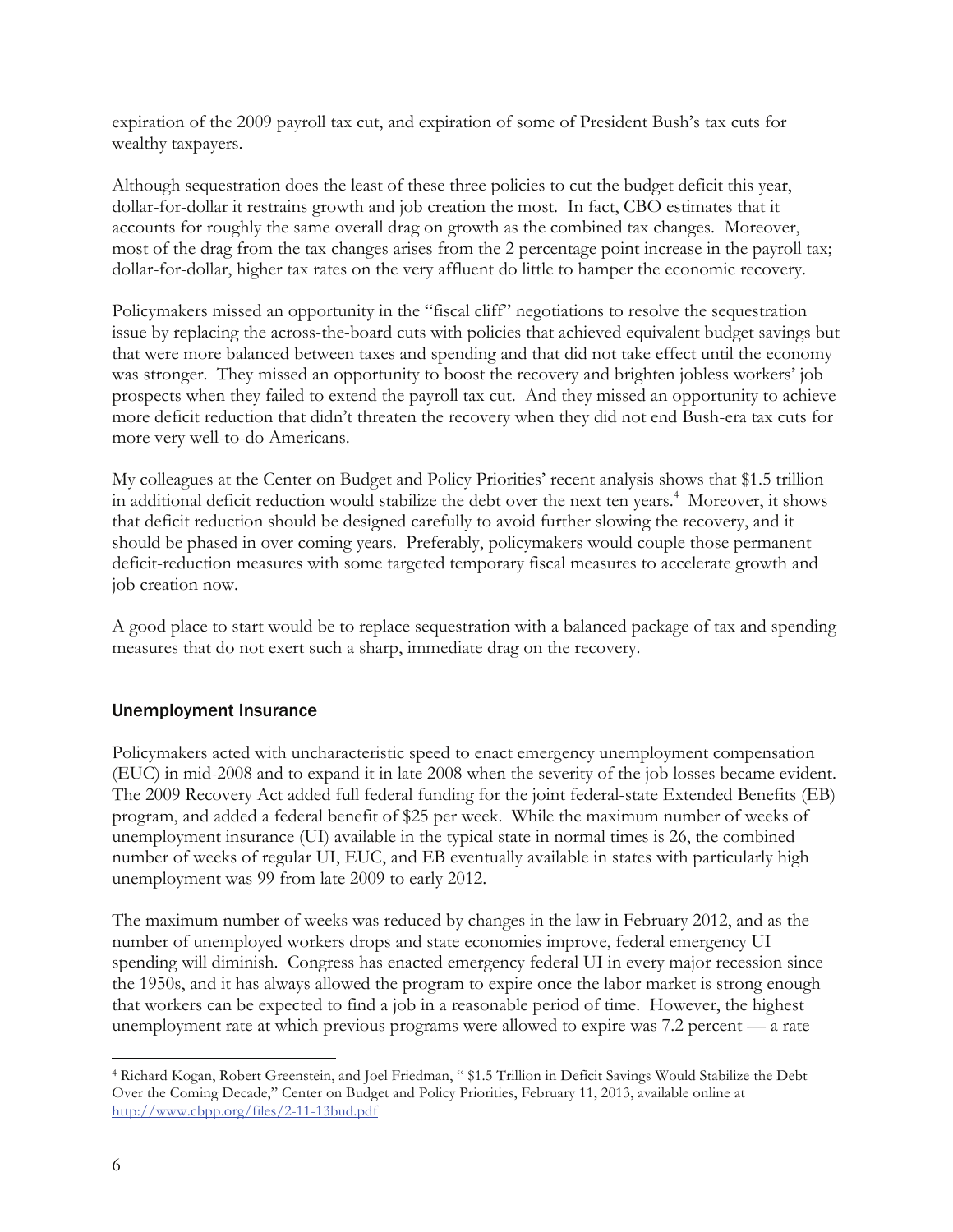CBO does not expect the economy to reach this year or next under its baseline assumption that current laws continue to govern taxes and spending.

Clearly, federal emergency UI was a larger program in the Great Recession and its aftermath than it was in previous recessions, but as I hope I have shown, the unemployment problem was much larger this time as well.

Finally, I want to address the question of whether emergency unemployment insurance discourages unemployed workers from looking for work and could be a significant contributor to the high levels of unemployment in the Great Recession and its aftermath. CBO provides a useful discussion<sup>5</sup> of the variety of ways providing additional weeks of unemployment insurance might affect the incentives of workers receiving UI to search for a job and accept a job if offered. Importantly, CBO also distinguishes between such effects in a strong labor market versus one with substantial unemployment.

Opponents of continuing emergency unemployment benefits often assert that UI discourages people from looking for work and that ending these benefits would speed a return to full employment. Though research from earlier periods showed that additional weeks of unemployment insurance have an impact in lengthening unemployment spells, the most careful recent research indicates that these effects are much smaller in a weak economy.

Additional weeks of UI benefits have three distinct effects on the duration of unemployment spells. First, unemployment insurance has the beneficial effect of allowing an otherwise financially strapped unemployed worker to search more efficiently for an appropriate job (rather than having to accept the first job offered, whether or not it is a good match for his or her skills). Second, since unemployed workers are required to seek work in order to qualify for UI benefits, additional weeks of UI benefits keep unemployed workers attached to the labor force and looking for jobs for longer than they might have without those benefits. Finally, UI may create disincentives to look hard for a job.

One study released in early 2010 offers the "back of the envelope calculation," based on the relevant research, that weeks of benefits added through EUC could account for "between 0.7 and 1.8 percentage points of the 5.5-percentage-point rise in the unemployment rate."<sup>6</sup>But it also suggested that "the true effect of extended UI benefits on unemployment duration is likely to be at the lower end of these estimates."

Indeed, a careful study of recent evidence by economist Jesse Rothstein found that federal extensions of UI in the past few years likely had an *even smaller* effect than this. Rothstein found that the unemployment rate in December 2010 would have been only about 0.2 percentage points lower without the extension of unemployment compensation.7 Moreover, Rothstein also found that at least half of this 0.2 percentage-

http://www.brookings.edu/~/media/Files/Programs/ES/BPEA/2010\_spring\_bpea\_papers/2010a\_bpea\_eslby.pdf

 <sup>5</sup> Congressional Budget Office, "Unemployment Insurance in the Wake of the Recent Recession," November 2012.

<sup>6</sup> Michael Elsby, Bart Hobijn, and Aysegul Sahin, "The Labor Market in the Great Recession," Brookings Institution Papers on Economic Activity, Spring 2010,

 $^7$  Jesse Rothstein, "Unemployment Insurance and Job Search in the Great Recession," University of California, Berkley, October 16, 2011, http://gsppi.berkeley.edu/faculty/jrothstein/workingpapers/Rothstein-UI-Oct2011.pdf. For a concise summary of this paper, please see Heidi Shierholz, "What's UI got to do with it?" Economic Policy Institute, September 22, 2011, http://www.epi.org/blog/unemployment-insurance-benefits/.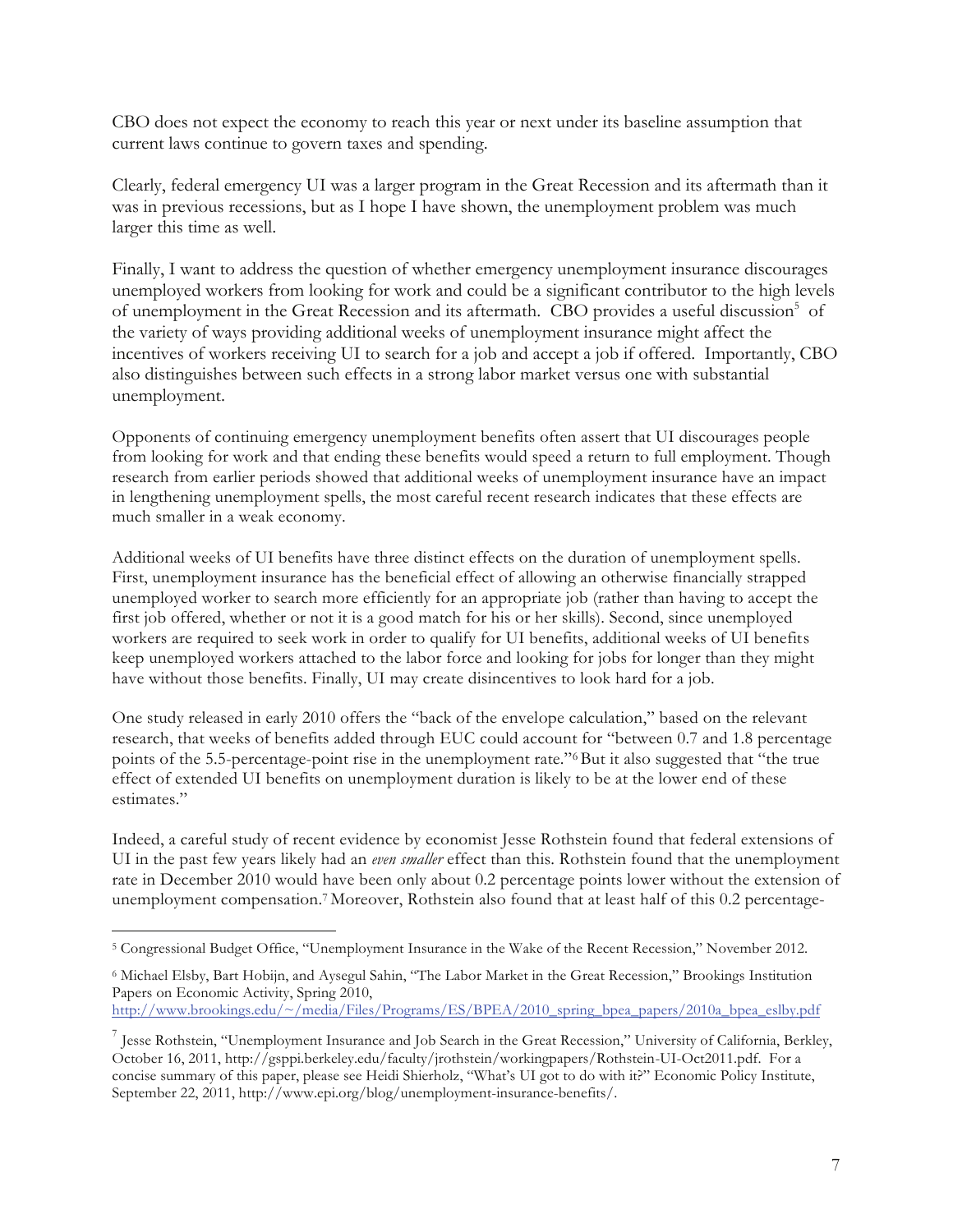point increase could be from increasing labor force attachment — i.e. keeping UI recipients actively searching for work rather than dropping out of the labor force. Most other studies of the disincentive effect of UI in the current downturn have also found relatively small effects.

Harvard economist Lawrence Katz has also observed that traditional estimates of the relationship between UI and the length of unemployment spells ignore other effects, such as "the macroeconomic stimulus impacts of increased consumption expenditures by the unemployed … as well as the gains from keeping more of the long-term unemployed attached to the labor market rather than moving onto disability programs."8

Arguments that emergency UI benefits are an important contributor to high unemployment in today's economy have cause and effect backwards. We have a temporary federal program *because* unemployment is so high and jobs are so hard to find.

In assessing the economic effects of extending UI, CBO concluded that "the various effects of extending additional unemployment benefits, apart from the effect on the overall demand for goods and services would, on balance, make little difference to overall output or the number of people employed" under weak economic conditions. CBO has, however, found UI to be one of the most cost-effective ways of stimulating output and employment in a weak economy.

The impact on unemployment is more complicated. People who have dropped out of the labor force are not counted as unemployed, and some of the stimulative effect on *em*ployment could come from bringing people back into the labor force. At the same time, if UI has a strong enough effect keeping recipients in the labor force looking for work rather than dropping out, a longer duration of emergency UI could also increase *un*employment. But once again, keeping people looking for work is a desirable outcome not a problem with the program.

#### Concluding Observations

The United States continues to have an unemployment problem. That problem is a legacy of the Great Recession and the subsequent slow recovery. Part of the reason for the slow recovery and persistently high unemployment is that policymakers have pursued budget austerity during a period of economic weakness. Ideally, policymakers would have chosen a better mix of policies between those with high job-creating bang-for-the-buck in the early years combined with those that would achieve significant deficit reduction but only in the later years when the economy is stronger. Policymakers should apply that approach in their upcoming decisions about sequestration.

With the economy still weak, programs like emergency unemployment insurance, which put money in the hands of people likely to spend it, not only meet their primary goal of providing help to people in need but also provide valuable support to the economic recovery by boosting demand for

 <sup>8</sup> Lawrence F. Katz, "Long-Term Unemployment in the Great Recession," testimony before the Joint Economic Committee, U.S. Congress, April 29, 2010, pp. 4-5,

http://jec.senate.gov/public/index.cfm?a=Files.Serve&File\_id=e1cc2c23-dc6f-4871-a26a-fda9bd32fb7e. For a concise summary of this testimony and other recent research, see Joint Economic Committee, "Does Unemployment Insurance Inhibit Job Search?" July 2010, http://jec.senate.gov/public/?a=Files.Serve&File\_id=935ec1e7-45a0-461f-a265 bbba6d6d11de.